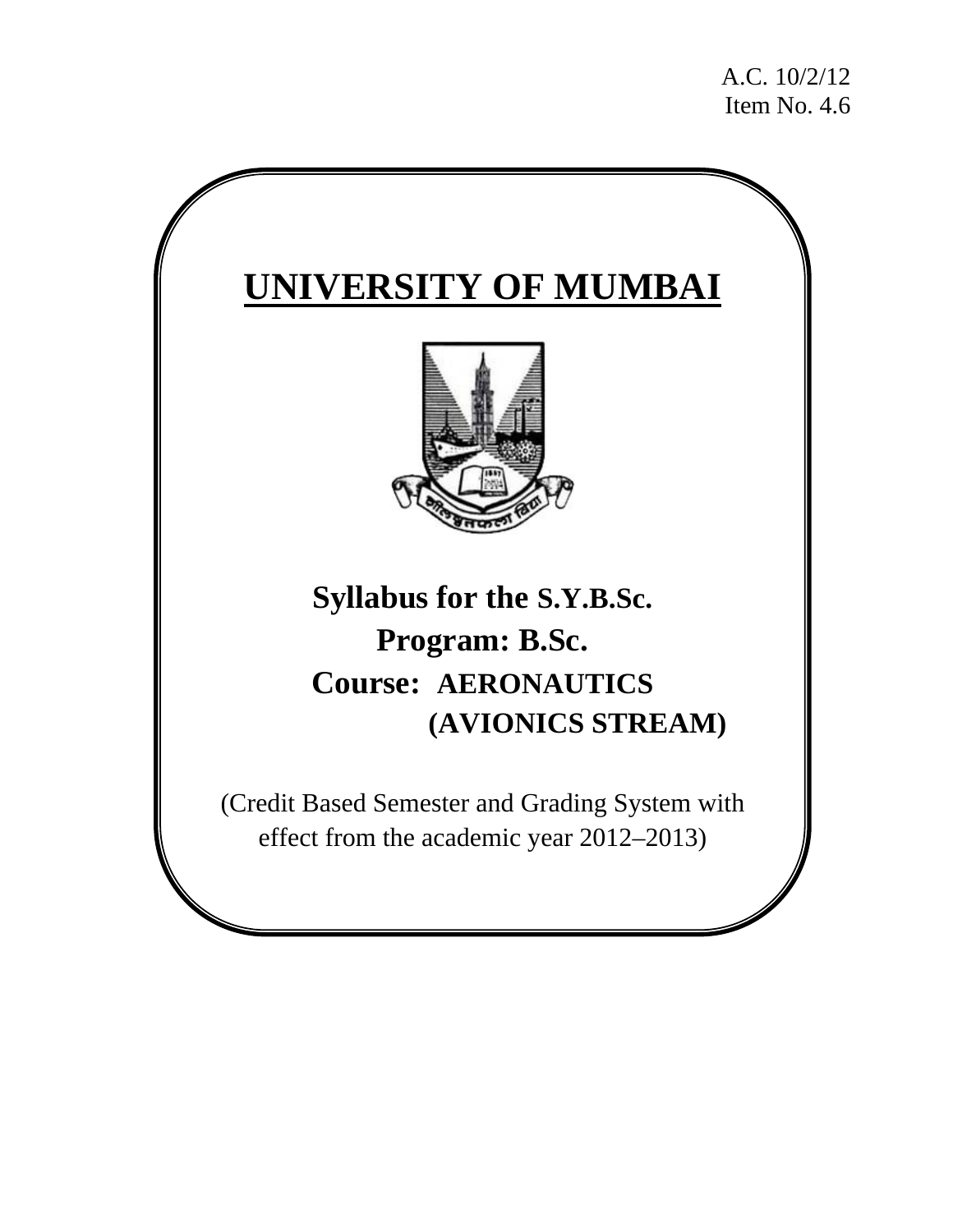# **AERONAUTICS (AVIONICS STREAM) Syllabus Credit Based and Grading System To be implemented from the Academic year 2012-2013**

#### **SEMESTER III**

| <b>Course Code</b> | <b>UNIT</b>                                                       | <b>TOPICS</b>                               |                | Credits $\  L /$ Week |
|--------------------|-------------------------------------------------------------------|---------------------------------------------|----------------|-----------------------|
|                    | $\mathbf I$                                                       | <b>AIRFRAME AND SYSTEMS,</b>                |                | 1                     |
| <b>USARA301</b>    | $\mathbf{I}$                                                      | THEORY OF FLIGHT,<br><b>LANDING GEAR</b>    | 3              | $\mathbf{1}$          |
|                    | L                                                                 | <b>AIRCRAFT ELECTRICAL</b>                  | 3              | $\overline{2}$        |
| <b>USARA302</b>    | $\mathbf{I}$                                                      | <b>SYSTEM</b>                               |                | $\overline{2}$        |
| <b>USARA303</b>    | T                                                                 | <b>DIGITAL ELECTRONICS</b>                  | 3              | 4                     |
| <b>USARA304</b>    | $\mathbf I$                                                       | <b>AIRCRAFT RADIO</b>                       |                | $\overline{2}$        |
|                    | $\mathbf{I}$                                                      | <b>COMMUNICATION</b>                        | 3              | $\overline{2}$        |
| <b>USARA305</b>    | I                                                                 | <b>AIRCRAFT INSTRUMENT</b><br><b>SYSTEM</b> | 3              | 4                     |
| <b>USARAP301</b>   | AIRFRAME AND SYSTEMS,<br>THEORY OF FLIGHT, LANDING<br><b>GEAR</b> |                                             | $\overline{2}$ | $\mathbf{2}$          |
|                    |                                                                   | <b>AIRCRAFT INSTRUMENT SYSTEM</b>           |                | $\overline{2}$        |
| <b>USARAP302</b>   | <b>AIRCRAFT ELECTRICAL SYSTEM</b>                                 |                                             |                | $\overline{2}$        |
|                    |                                                                   | <b>DIGITAL ELECTRONICS</b>                  | 3              | $\overline{2}$        |
|                    | <b>AIRCRAFT RADIO</b><br><b>COMMUNICATION</b>                     |                                             |                | $\overline{2}$        |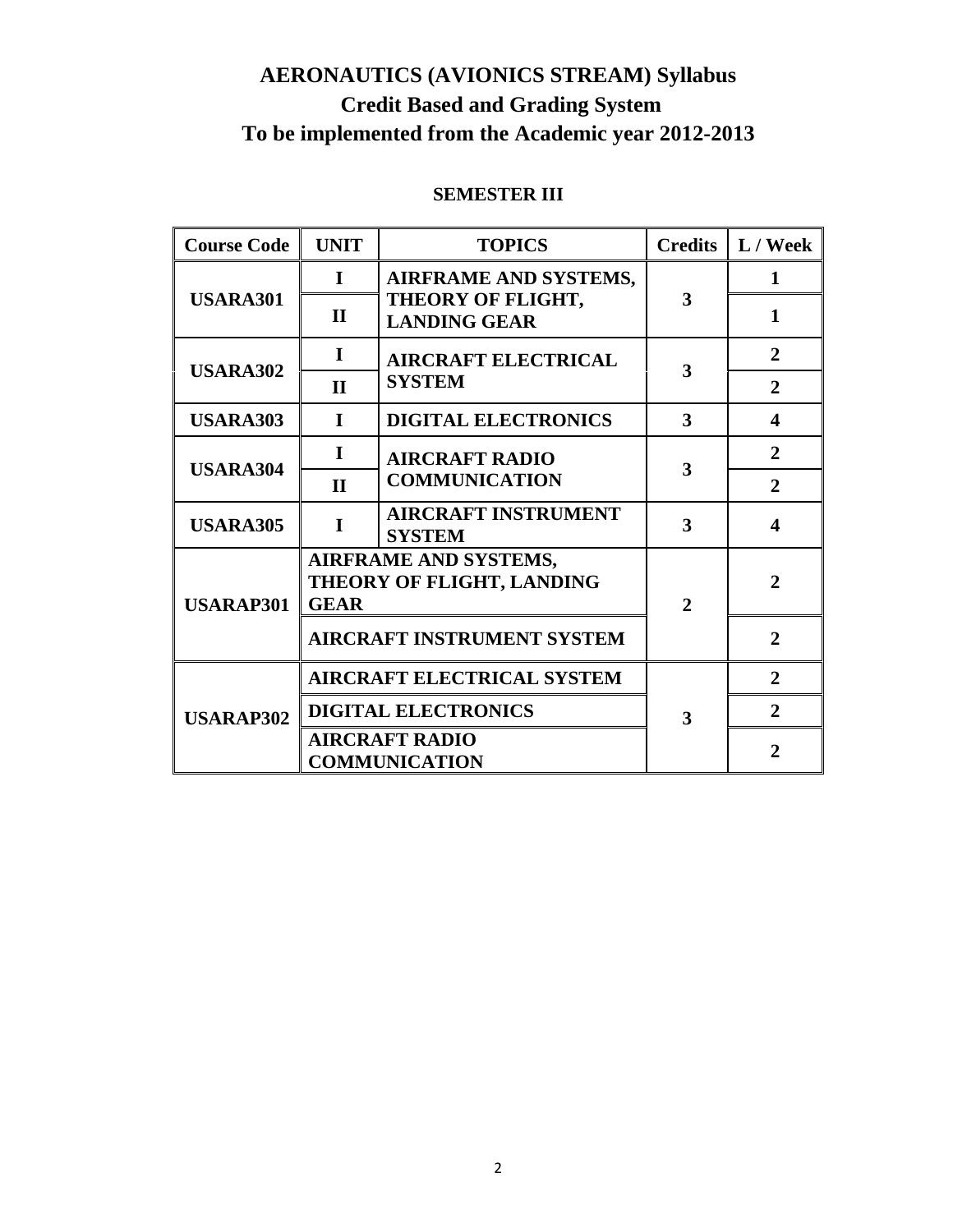### **SEMESTER III**

| Course Code                                                                                                                                                                                                                                                                                                | Title                                                                                                                                                                                                                                                                                                                                                                                                                                                                                                                                      | Credits                    |  |  |
|------------------------------------------------------------------------------------------------------------------------------------------------------------------------------------------------------------------------------------------------------------------------------------------------------------|--------------------------------------------------------------------------------------------------------------------------------------------------------------------------------------------------------------------------------------------------------------------------------------------------------------------------------------------------------------------------------------------------------------------------------------------------------------------------------------------------------------------------------------------|----------------------------|--|--|
| <b>USARA301</b>                                                                                                                                                                                                                                                                                            | AIRFRAME AND SYSTEMS, THEORY OF FLIGHT,<br><b>LANDING GEAR</b>                                                                                                                                                                                                                                                                                                                                                                                                                                                                             | 3 Credits<br>(40 lectures) |  |  |
| an airplane.                                                                                                                                                                                                                                                                                               | Unit I : Theory of Flight Performance of aircraft, take-off, climb, Power curves –<br>Propeller propulsion, horizontal flight, effect of changes of engine power, effect<br>of altitude on power curves, Ceiling, effect of weight on performance, influence<br>of Jet propulsion on performance. Acceleration, loads during turn, angle of bank,<br>Aerobatics, Inverted maneuvers. Stability & control, Lateral, Longitudinal &<br>directional stability, effect of wing shape, position & type on stability, Control of                 | <b>20 Lectures</b>         |  |  |
|                                                                                                                                                                                                                                                                                                            | Unit II : Landing gear Construction of Landing Gear, retractable $\&$ non-<br>retractable landing gears, Nose & tail gears, Construction of shock absorbers,<br>Function & Maintenance of shock cords, Spring steel struts, Air -oil Oleo struts,<br>Struts spring steel struts, Anti-skid assemblies, Shimmy dampers, Safety devices<br>and indications. Landing gear mechanisms, warning and safety devices,<br>Operations, Landing gear brakes, Power & boost brake systems, inspection after<br>heavy landing and over weight landing. | <b>20 Lectures</b>         |  |  |
| <b>TEXT BOOKS -</b><br>1. Mechanics of Flight (11 <sup>th</sup> Edition) by A.C.KARMODE (Ch – 1, 2, 3, 4, 5, 6, 7, 8, 9, 10, 11 &<br>12) – PEARSON EDUCATION Pvt. Ltd.<br>2. Airframe and Power plant Mechanics Airframe Handbook $(AC65 - 15A) (Ch - 9)$ –<br>SHROFF PUBLISHER AND DISTRIBUTERS Pvt. Ltd. |                                                                                                                                                                                                                                                                                                                                                                                                                                                                                                                                            |                            |  |  |

| <b>Course Code</b>                                                                                                                                                                                                                                                                                                                                                                                                                                                                                                                                                                                                                                  | Title                                                                                                                                                                                                                                                                                                                                                                                                                                                                                                                                                                             | Credits                    |  |
|-----------------------------------------------------------------------------------------------------------------------------------------------------------------------------------------------------------------------------------------------------------------------------------------------------------------------------------------------------------------------------------------------------------------------------------------------------------------------------------------------------------------------------------------------------------------------------------------------------------------------------------------------------|-----------------------------------------------------------------------------------------------------------------------------------------------------------------------------------------------------------------------------------------------------------------------------------------------------------------------------------------------------------------------------------------------------------------------------------------------------------------------------------------------------------------------------------------------------------------------------------|----------------------------|--|
| <b>USARA302</b>                                                                                                                                                                                                                                                                                                                                                                                                                                                                                                                                                                                                                                     | <b>AIRCRAFT ELECTRICAL SYSTEM</b>                                                                                                                                                                                                                                                                                                                                                                                                                                                                                                                                                 | 3 Credits<br>(70 lectures) |  |
| Unit I : DC Generators – theory $\&$ construction, type of DC generators, series,<br>shunt & compound wound generators, characteristics of DC generators, armature<br>reaction & its compensation, commutation inter-poles etc., DC voltage regulators<br>basic principle, type of regulators, Vibrator & carbon pile type, equalizing<br>circuits, current limiters etc., RC relay, Differential RC relays, starter generators<br>$\&$ its controls, paralleling of DC generators, aircraft buses $\&$ protective devices,<br>maintenance of DC generators & RC relays, generator control unit functions,<br>trouble shooting of generator system. |                                                                                                                                                                                                                                                                                                                                                                                                                                                                                                                                                                                   |                            |  |
| maintenance of DC motors.                                                                                                                                                                                                                                                                                                                                                                                                                                                                                                                                                                                                                           | Unit II : DC motors – theory $\&$ construction, different type of DC motors,<br>Characteristics of different type of DC motors, counter EMF, continuous &<br>intermittent duty motors, reversible DC motors as applicable to aviation use,<br>reversing the direction of rotation of DC motors, brakes & clutches for motors,<br>limit switches & protective devices of motors as applicable for aviation use.<br>Linear & rotary actuators for aviation use, energy losses $\&$ speed control and<br>speed & torque characteristic of DC motors, Motor starters, inspection $\&$ | <b>35 Lectures</b>         |  |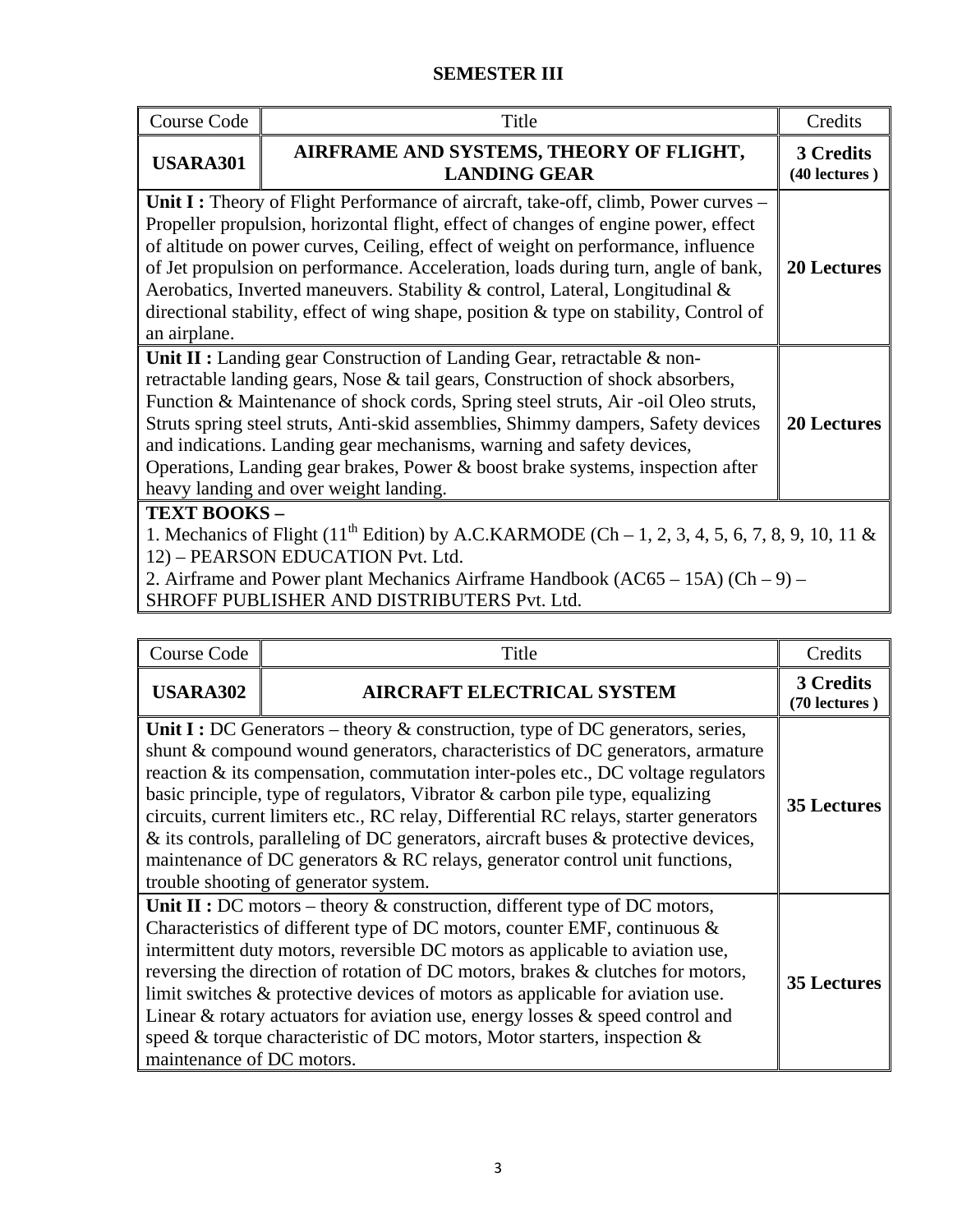## **TEXT BOOKS –**

1. Aircraft Electricity and Electronics by EISMIN (Ch – 10)

2. Examples in Electrical Calculation by ADMIRALTY (BR158) (Ch – 13, 14, 15, 16, 17, 18, 19)

3. Electrical Technology by B.L.THERAJA (Ch – 21, 22, 23, 24, 25, 26)

| <b>Course Code</b> | Title                                                                                                                                                                                                                                                                                                                                                                                                                                                                                                                                                                                                                                                                                                                                                                                                                                                                                                                                                                                                                                                                                                                                                                                                                                                                                                                                                                                                                                                                                                                                                                                                                                                                                           | Credits                    |
|--------------------|-------------------------------------------------------------------------------------------------------------------------------------------------------------------------------------------------------------------------------------------------------------------------------------------------------------------------------------------------------------------------------------------------------------------------------------------------------------------------------------------------------------------------------------------------------------------------------------------------------------------------------------------------------------------------------------------------------------------------------------------------------------------------------------------------------------------------------------------------------------------------------------------------------------------------------------------------------------------------------------------------------------------------------------------------------------------------------------------------------------------------------------------------------------------------------------------------------------------------------------------------------------------------------------------------------------------------------------------------------------------------------------------------------------------------------------------------------------------------------------------------------------------------------------------------------------------------------------------------------------------------------------------------------------------------------------------------|----------------------------|
| <b>USARA303</b>    | <b>DIGITAL ELECTRONICS</b>                                                                                                                                                                                                                                                                                                                                                                                                                                                                                                                                                                                                                                                                                                                                                                                                                                                                                                                                                                                                                                                                                                                                                                                                                                                                                                                                                                                                                                                                                                                                                                                                                                                                      | 3 Credits<br>(70 lectures) |
| TTL devices.       | Unit I : Digital Principles: - Analog & digital signals, wave forms, circuits,<br>voltage levels, switching time, storing of digital information. Digital Logic:-<br>Basic gates, NOT, OR, AND, Universal gates - NAND, NOR, AND -OR -Invert<br>gates, positive & Negative logic, Trouble shooting devices Combinational &<br>sequential logic circuit. Boolean laws & Theorems, SOP method, fundamental<br>products, Truth table, to karnaugh map, pairs, quads octets, karnaugh map<br>simplifications, don't care conditions, POS method $\&$ simplification Data<br>Processing circuits. Serial & parallel data transmission multiplexers, working $\&$<br>applications. De multiplexer – working and its application. Number systems $\&$<br>codes:- Binary system, conversion binary to decimal, decimal to binary, octal<br>numbers, conversion from octal to decimal, decimal to octal, octal to binary,<br>binary to octal, whole number & fractional conversion, hexadecimal number<br>system, conversion of hex to binary & decimal; vice versa. BCD, excess -3, gray,<br>ASKII codes and applications. Arithmetic circuits: - Binary, addition, subtraction,<br>multiplication, division laws, with examples, ones $\&$ twos complements, Half $\&$<br>full adder circuits. Clocks and timing circuit: - TTL clock, wave forms,<br>requirements of clock, Schmitt Trigger. Flip Flops: - Flip flop introduction.<br>Types of flip flop. R.S. Flip flop, Gated flip flops, Edged triggered R.S, D, J-K<br>flip flop, principles, JK master & slave flip flop working. Integrated circuits: -<br>Classification, construction, application digital TTL logic circuits mosfet devices, | <b>70 Lectures</b>         |
| <b>TEXT BOOKS-</b> | District Determines and Applications by DOMALD D. LEACH ALDEDTDALIL MALVINO                                                                                                                                                                                                                                                                                                                                                                                                                                                                                                                                                                                                                                                                                                                                                                                                                                                                                                                                                                                                                                                                                                                                                                                                                                                                                                                                                                                                                                                                                                                                                                                                                     |                            |

1. Digital Principles and Applications by DONALD P. LEACH, ALBERTPAUL MALVINO, GOUTAM SAHA (Ch - 1, 2, 3, 5, 6,7,8  $\&$  14) – TATA McGRAW HILL COMPANIES

| Course Code                                                                                                                                                                                                                                                                       | Title                               | Credits                           |  |  |
|-----------------------------------------------------------------------------------------------------------------------------------------------------------------------------------------------------------------------------------------------------------------------------------|-------------------------------------|-----------------------------------|--|--|
| <b>USARA304</b>                                                                                                                                                                                                                                                                   | <b>AIRCRAFT RADIO COMMUNICATION</b> | <b>3 Credits</b><br>(70 lectures) |  |  |
| Unit I: Basic electronics, calculations of resonant frequency, effect of resonant<br>frequency on impedance. Resistors, Series & parallel circuits, Diodes, P & N type<br>material, Transistors & its application, Operation & amplifier stages, Positive &<br>negative feedback. |                                     |                                   |  |  |
| Unit II: Radio theory, Modulation & demodulation, amplitude modulation,<br>Balanced modulator, AM & FM, Transmitters, receivers. Standing wave ratio,<br>various types of Antennas, voltage & current distribution along antenna.                                                 |                                     |                                   |  |  |
| TEXT BOOKS-<br>1. Aircraft Communications and Navigation Systems by MIKE TOOLEY AND DAVID<br>WYATT $(Ch - 2 & 3) - BUTTERWORTH-HEINEMANN$                                                                                                                                         |                                     |                                   |  |  |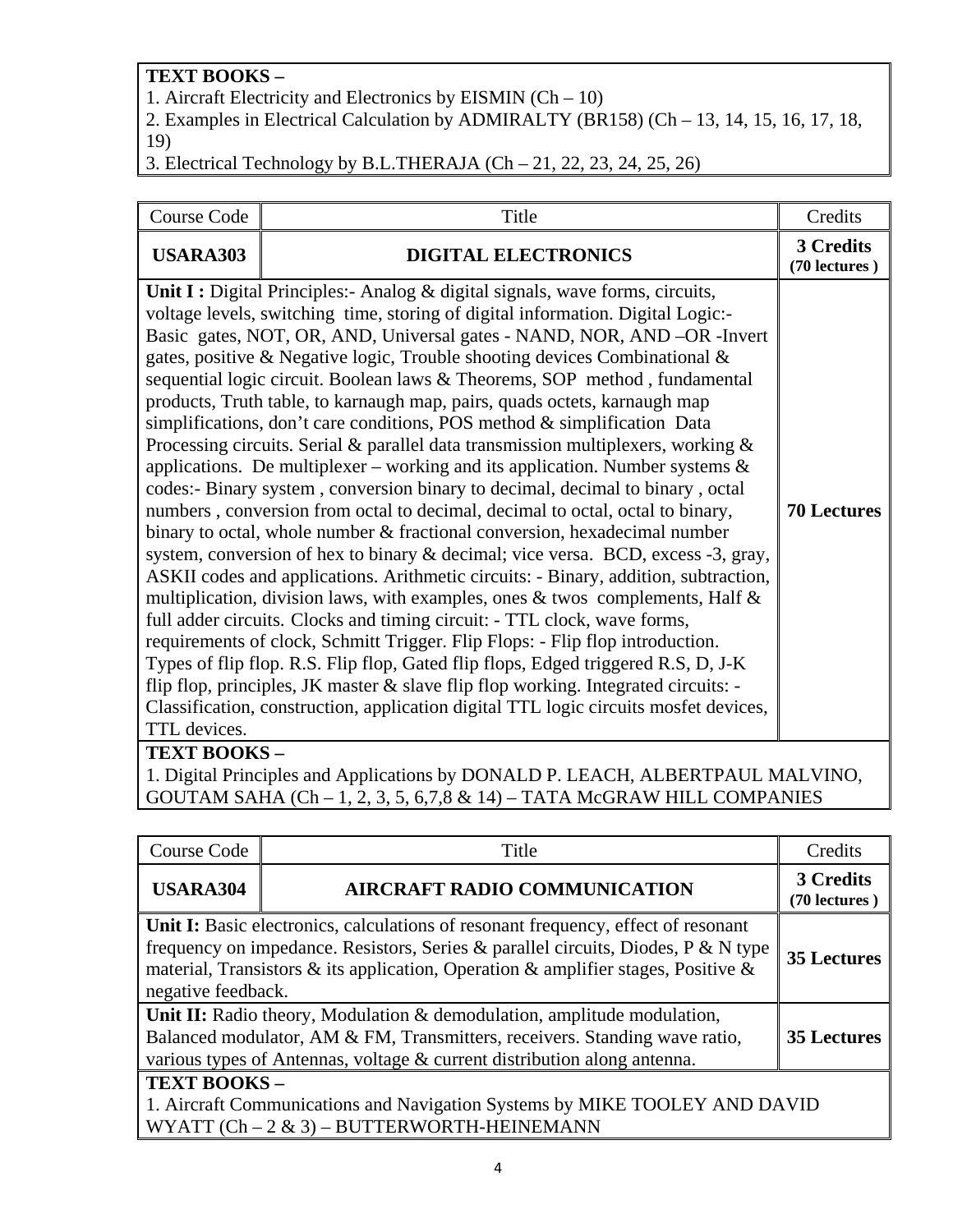| Course Code                               | Title                                                                                                                                                                                                                                                                                                                                                                                                                                                                                                                                                                                                                                                                                                                                                                                                                                                                                                                                                                                                                                                                                                                                                                                                                                                                                                                                                                                                                                                           | Credits                    |
|-------------------------------------------|-----------------------------------------------------------------------------------------------------------------------------------------------------------------------------------------------------------------------------------------------------------------------------------------------------------------------------------------------------------------------------------------------------------------------------------------------------------------------------------------------------------------------------------------------------------------------------------------------------------------------------------------------------------------------------------------------------------------------------------------------------------------------------------------------------------------------------------------------------------------------------------------------------------------------------------------------------------------------------------------------------------------------------------------------------------------------------------------------------------------------------------------------------------------------------------------------------------------------------------------------------------------------------------------------------------------------------------------------------------------------------------------------------------------------------------------------------------------|----------------------------|
| <b>USARA305</b>                           | <b>AIRCRAFT INSTRUMENT SYSTEM</b>                                                                                                                                                                                                                                                                                                                                                                                                                                                                                                                                                                                                                                                                                                                                                                                                                                                                                                                                                                                                                                                                                                                                                                                                                                                                                                                                                                                                                               | 3 Credits<br>(70 lectures) |
|                                           | Unit I: Speed module, transmission of Mach number data, transmission of<br>Vertical speed data, True Air speed computation and pressure error correction.<br>Gyroscope & property, limitation, errors, gyroscopic instruments - Vacuum<br>driven gyro horizon, electric gyro horizon, stand by attitude indicator, Erection<br>system - mechanical & electrical, Fast erection system, errors due to acceleration<br>& turning. Turn & bank indicator, turn coordinator. Heading indicating<br>instrument, magnetic properties, terrestrial magnetism, magnetic variation dip,<br>DR compass, errors, directional gyro, Erection system & errors. RR compass:<br>Flux detector, materials, construction, hysteresis loop, detection of earth's<br>magnetic field, heading indication, errors. Aircraft magnetism: components of<br>hard & soft iron magnetism, deviation co-efficient & compass swinging.<br>Synchronous data transmission system, torque-synchro, control synchro,<br>differential synchro & resolver synchro. Measurement of engine speed,<br>tachogenerator, tacho indicator, servo operated tacho-meter, synchro scope.<br>Measurement of temperature, thermocouple principle, thermocouple harness,<br>EGT indicator, cold junction compensator. Measurement of fuel -Capacitance<br>type fuel quantity gauge, volumetric type of system, fuel flow measurement.<br>Manifold pressure gauge, TPI, EPR. Engine vibration monitoring system. | <b>70 Lectures</b>         |
| TEXT BOOKS-<br><b>STERLING BOOK HOUSE</b> | 1. Aircraft Instrument by E.H.J PALLET (Ch – 4, 5, 6, 7, 8, 9, 10, 11, 12, 13 & 14) –                                                                                                                                                                                                                                                                                                                                                                                                                                                                                                                                                                                                                                                                                                                                                                                                                                                                                                                                                                                                                                                                                                                                                                                                                                                                                                                                                                           |                            |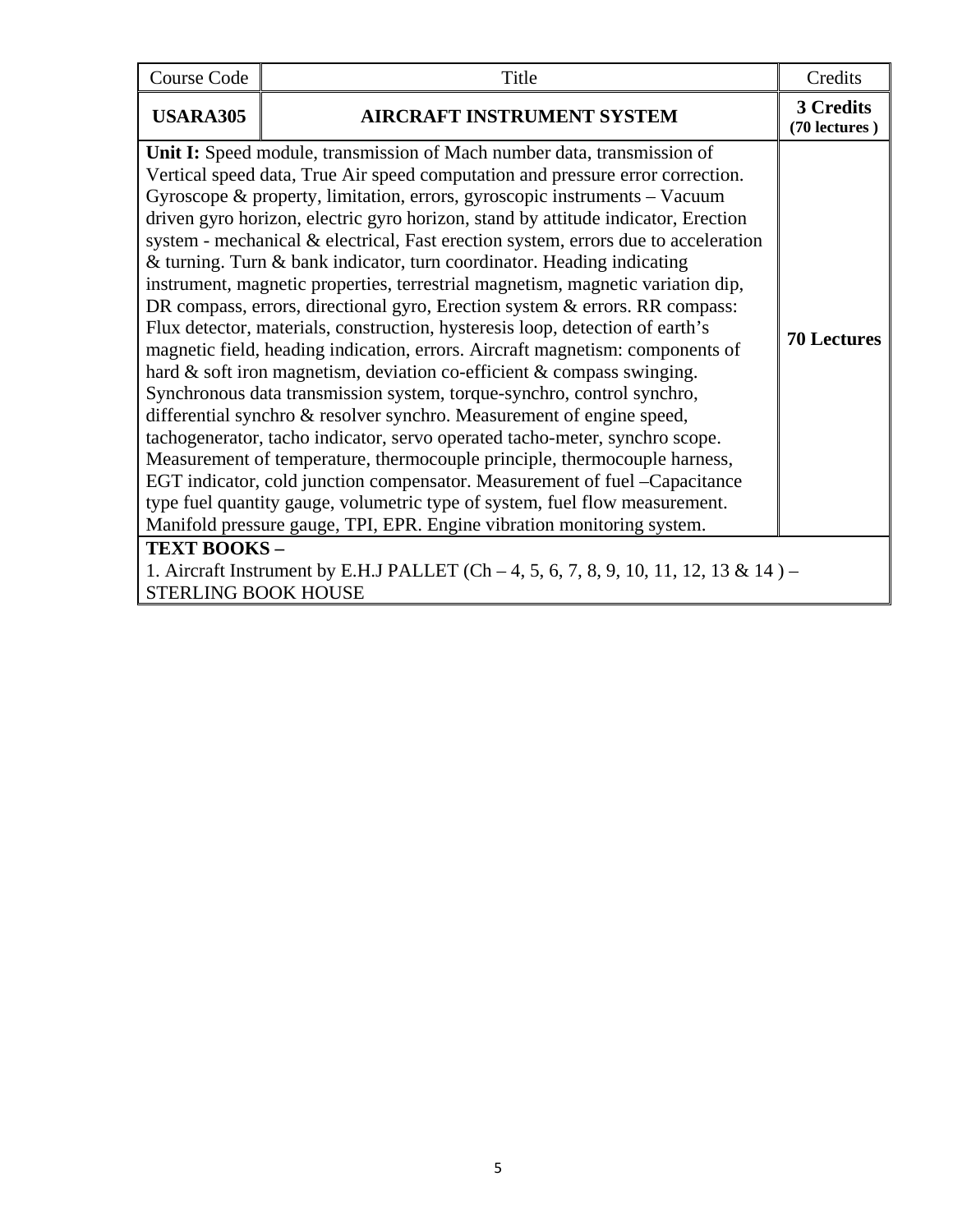| Course Code        | Title                                                                                                                                                                                                                                                                                                                                                                                                                                                                                                                                | Credits                    |
|--------------------|--------------------------------------------------------------------------------------------------------------------------------------------------------------------------------------------------------------------------------------------------------------------------------------------------------------------------------------------------------------------------------------------------------------------------------------------------------------------------------------------------------------------------------------|----------------------------|
| <b>USARAP301</b>   | • AIRFRAME AND SYSTEMS: THEORY OF FLIGHT,<br><b>LANDING GEAR</b><br>• AIRCRAFT INSTRUMENT SYSTEM                                                                                                                                                                                                                                                                                                                                                                                                                                     | 2 Credits<br>(60 lectures) |
|                    | <b>Unit I:</b> Familiarization of Fuselage types; Familiarization of Wing Structure;<br>Familiarization of Control Surfaces; Familiarization of different types of Rivets,<br>Bolts, Nuts, Washers; Single Row Riveting and Double Row Riveting                                                                                                                                                                                                                                                                                      | <b>15 Lectures</b>         |
| <b>Strut</b>       | Unit II: Familiarization of Main Landing Gears and different types of Shock                                                                                                                                                                                                                                                                                                                                                                                                                                                          | <b>15 Lectures</b>         |
| principle mock-up. | Unit III: Disassembly cleaning inspection ands assembly of Gyro Horizon;<br>Disassembly cleaning inspection ands assembly of Turn and bank indicator;<br>Disassembly cleaning inspection ands assembly of Directional Gyro;<br>Disassembly cleaning inspection ands assembly of Direct Reading Compass;<br>Disassembly cleaning inspection ands assembly of R.P.M Indicator;<br>Measurement of engine speed with the help of tachometer principle mock-up;<br>Measurement of Cylinder head temperature with the help of thermocouple | <b>30 Lectures</b>         |

| <b>Course Code</b> | Title                                                                                                                                                                                                                                                                                                                                                                                                                                                                                                                                                                                                          | Credits                    |
|--------------------|----------------------------------------------------------------------------------------------------------------------------------------------------------------------------------------------------------------------------------------------------------------------------------------------------------------------------------------------------------------------------------------------------------------------------------------------------------------------------------------------------------------------------------------------------------------------------------------------------------------|----------------------------|
| <b>USARAP302</b>   | • DIGITAL ELECTRONICS<br>• AIRCRAFT RADIO COMMUNICATION<br>AIRCRAFT ELECTRICAL SYSTEM                                                                                                                                                                                                                                                                                                                                                                                                                                                                                                                          | 3 Credits<br>(90 lectures) |
|                    | Unit I: To study the characteristics of operation of TTL inverters; Study<br>operation and characteristics of TTL NAND gate; Study operation and<br>characteristics of TTL NOR gate; Construct a exclusive OR gate and study its<br>operation; Study the BJT switching circuit (direct coupled); Construct a clock<br>oscillator and study its operation; Construct a R-S flip flop & study its operation.                                                                                                                                                                                                     | 25 Lectures                |
|                    | Unit II: Study of semi conductor diode characteristics ; Study of diode as<br>rectifier circuit in power supply; Study of Zener diode characteristics; Study of<br>BJT characteristics; Study of JFET characteristics; Study of BJT common<br>emitter circuit; Study of Common Collector and common base circuit; Study of<br>capacitor coupled BJT amplifier.                                                                                                                                                                                                                                                 | <b>13 Lectures</b>         |
|                    | Unit III: Study of AM modulation and demodulation ; Study the construction<br>and operation of superhet receiver; Study of sinusoidal oscillator in transmitter;<br>Familiarization of different types of antennas used in aircraft.                                                                                                                                                                                                                                                                                                                                                                           | <b>12 Lectures</b>         |
|                    | Unit IV: Identification and purpose of parts of a DC Generator; Identification of<br>a Series Shunt and Compound Wound Generator; Dismantling and assembling<br>and other common maintenance practices on a DC Generator - checking of<br>antenna with growler, undercutting of Commutator, checking of carbon brushes;<br>Identification of different parts of a Carbon pile Voltage Regulator;<br>Identification of different parts of RC Relay and Differential RC Relay;<br>Identification of Starter Generator and Normal Generator; Identification of<br>different parts of Generator Control Unit (GCU) | <b>20 Lectures</b>         |
|                    | Unit V: Identification of different parts of a DC Generator and purpose of each<br>by dismantling of a DC Motor; Practical on reversing the direction of rotation of<br>a DC Motor; Practical on different type of DC Starters; Dismantling and<br>identification of different parts of a DC Starter Motor; Maintenance practice on<br>DC Motor - changing of brushes, undercutting of Commutator segments, etc.                                                                                                                                                                                               | <b>20 Lectures</b>         |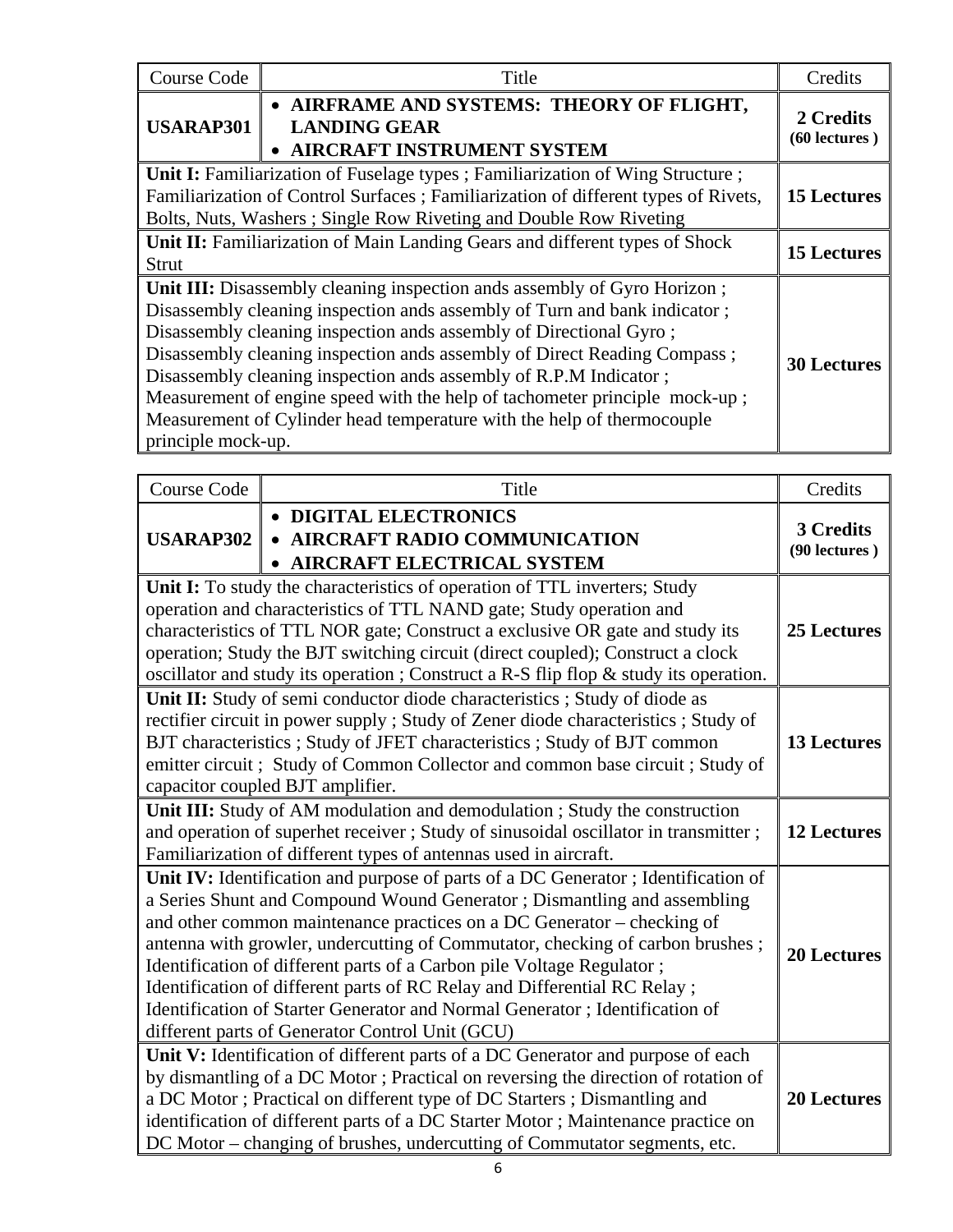#### **SCHEME OF EXAMINATION**

| <b>Course</b>        |                                                                                                               | <b>Theory</b> |                 | <b>Practical</b>         |                 |              | <b>Duration</b> |                   |
|----------------------|---------------------------------------------------------------------------------------------------------------|---------------|-----------------|--------------------------|-----------------|--------------|-----------------|-------------------|
| Code                 | <b>Title of the Course</b>                                                                                    | Written       | <b>Internal</b> | <b>Sem</b><br><b>End</b> | <b>Internal</b> | <b>Total</b> | Written         | <b>Sem</b><br>End |
| <b>USARA</b><br>301  | <b>Aircraft Structure</b><br>and Systems:<br>Theory of Flight,<br>Landing gear.                               | 60            | 40              |                          |                 | 100          | 2 Hrs.          |                   |
| <b>USARA</b><br>302  | <b>Aircraft Electrical</b><br>System                                                                          | 60            | 40              |                          |                 | 100          | 2 Hrs.          |                   |
| <b>USARA</b><br>303  | <b>Digital Electronics</b>                                                                                    | 60            | 40              | $-$                      |                 | 100          | 2 Hrs.          |                   |
| <b>USARA</b><br>304  | <b>Aircraft Radio</b><br>Communication                                                                        | 60            | 40              | $- -$                    | --              | 100          | 2 Hrs.          |                   |
| <b>USARA</b><br>305  | <b>Aircraft Instrument</b><br>System                                                                          | 60            | 40              |                          |                 | 100          | 2 Hrs.          |                   |
| <b>USARA</b><br>P301 | <b>Aircraft Structure</b><br>and Systems:<br>Theory of Flight,<br>Landing gear.<br><b>Aircraft Instrument</b> |               |                 | 60                       | 40              | 100          | $- -$           | 2 Hrs.            |
|                      | System                                                                                                        |               |                 |                          |                 |              |                 |                   |
| <b>USARA</b><br>P302 | <b>Aircraft Electrical</b><br>System<br><b>Digital Electronics</b><br><b>Aircraft Radio</b><br>Communication  |               | --              | 60                       | 40              | 100          | $-$             | 2 Hrs.            |
| <b>Total</b>         |                                                                                                               |               |                 |                          |                 | 700          |                 |                   |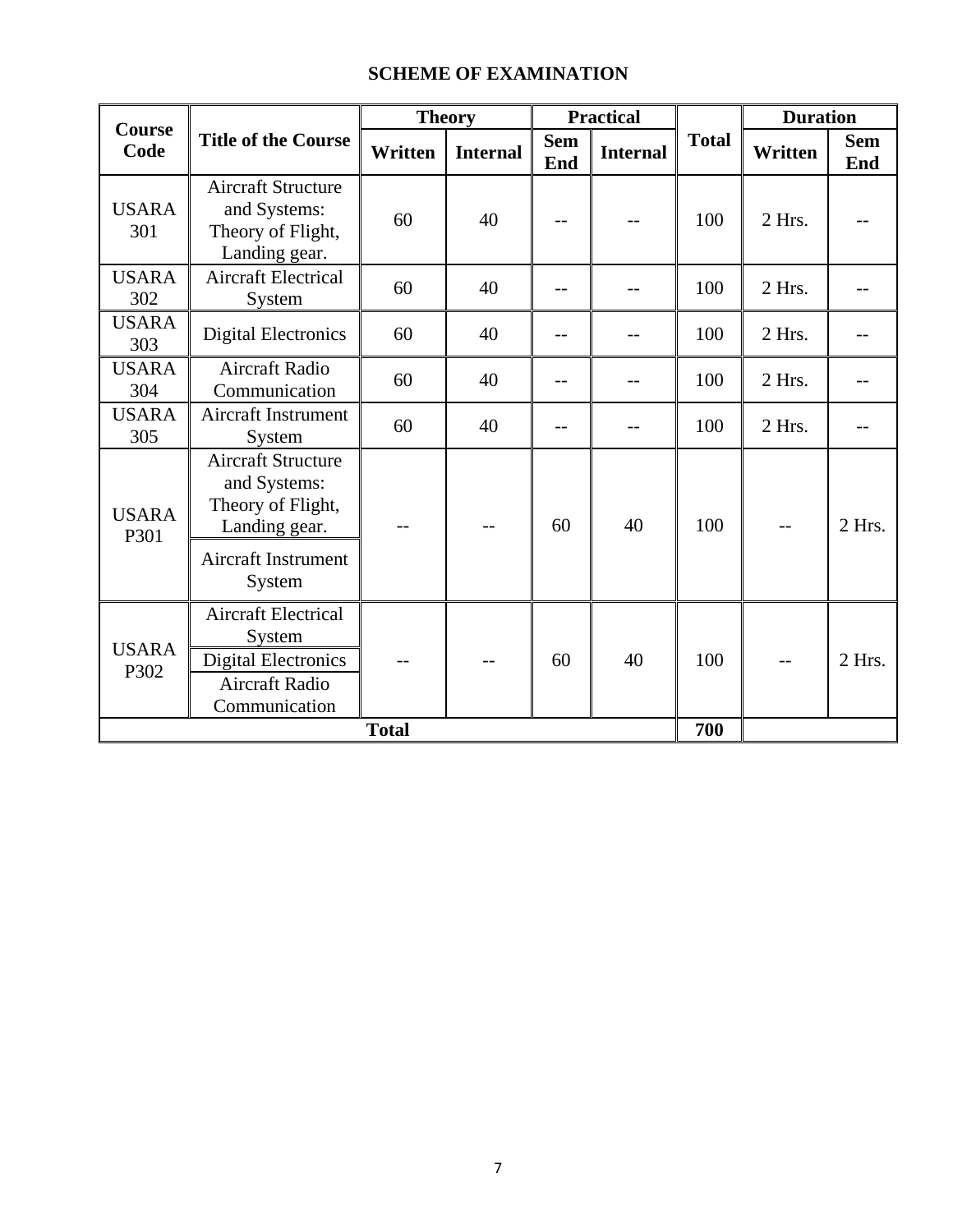# **AERONAUTICS (AVIONICS STREAM) Syllabus Credit Based and Grading System To be implemented from the Academic year 2012-2013**

| <b>Course Code</b> | <b>UNIT</b>                                                | <b>TOPICS</b>                                 | <b>Credits</b> | L / Week              |
|--------------------|------------------------------------------------------------|-----------------------------------------------|----------------|-----------------------|
|                    | $\bf{I}$                                                   | <b>THEORY OF FLIGHT</b>                       |                | 1                     |
| <b>USARA401</b>    | $\mathbf{H}$                                               | <b>OXYGEN SYSTEM</b>                          | 3              | $\mathbf{1}$          |
|                    | Ш                                                          | <b>FIRE PROTECTION</b>                        |                | $\mathbf{1}$          |
|                    | I                                                          | <b>AIRCRAFT ELECTRICITY</b>                   |                | $\overline{2}$        |
| <b>USARA402</b>    | $\mathbf{H}$                                               | <b>&amp; ELECTRONICS</b>                      | 3              | $\mathbf{2}$          |
| <b>USARA403</b>    | $\mathbf I$                                                | <b>DIGITAL ELECTRONICS</b>                    | 3              | 4                     |
| <b>USARA404</b>    | I                                                          | <b>AIRCRAFT RADIO</b><br><b>COMMUNICATION</b> | 3              | 4                     |
| <b>USARA405</b>    | I                                                          | <b>AIRCRAFT INSTRUMENT</b><br><b>SYSTEM</b>   | 3              | $\boldsymbol{\Delta}$ |
| <b>USARAP401</b>   | THEORY OF FLIGHT, OXYGEN<br><b>SYSTEM, FIRE PROTECTION</b> |                                               | 2              | $\overline{2}$        |
|                    |                                                            | <b>AIRCRAFT INSTRUMENT SYSTEM</b>             |                | $\overline{2}$        |
|                    | <b>AIRCRAFT ELECTRICITY &amp;</b><br><b>ELECTRONICS</b>    |                                               |                | $\overline{2}$        |
| <b>USARAP402</b>   | <b>DIGITAL ELECTRONICS</b>                                 |                                               | 3              | $\overline{2}$        |
|                    | <b>AIRCRAFT RADIO</b><br><b>COMMUNICATION</b>              |                                               |                | $\mathbf{2}$          |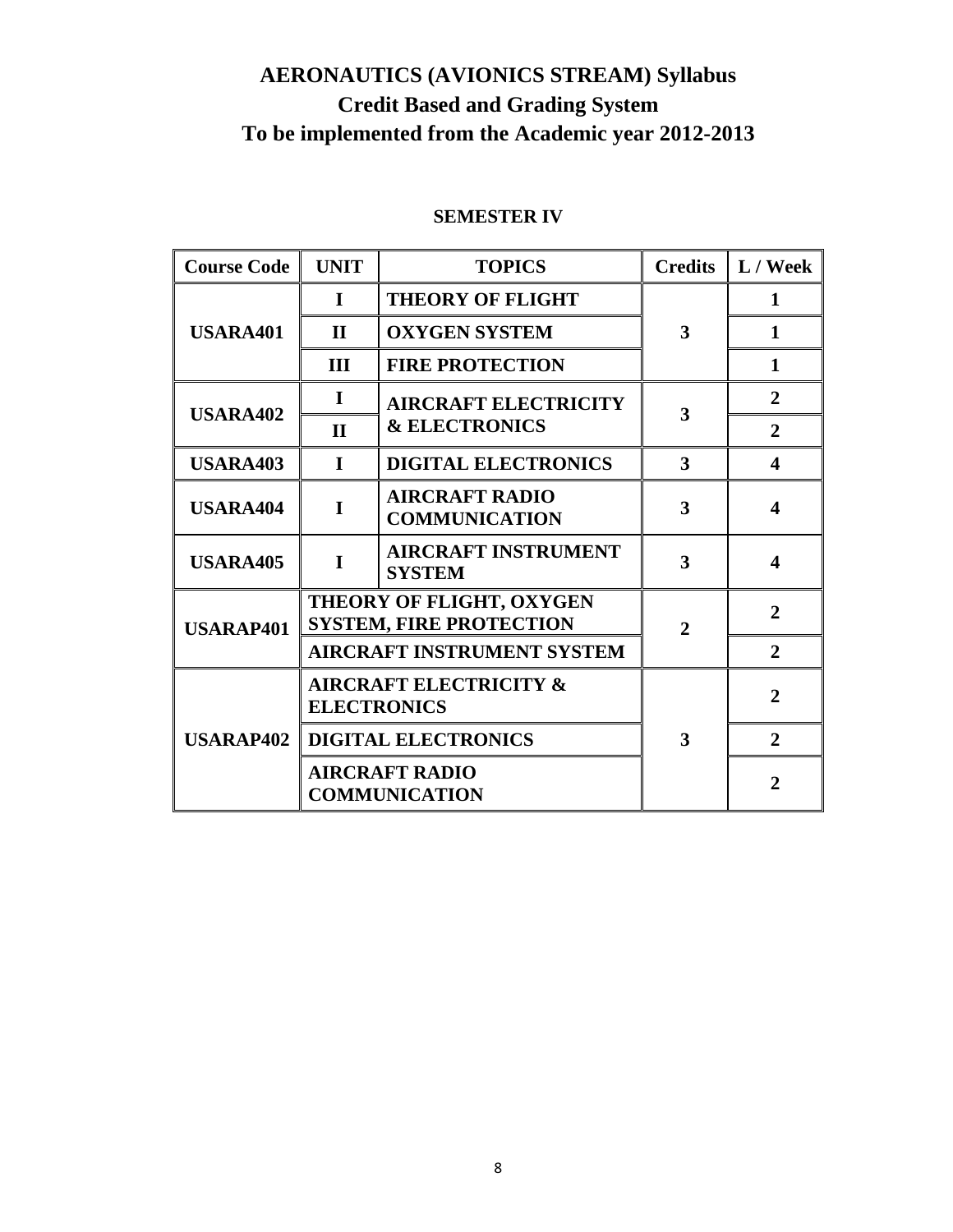### **SEMESTER IV**

| Course Code                                                                                                                                                                                                                                                                                         | Title                                                                                                                                                                                                                                                                                                                                                                                        | Credits                    |  |  |
|-----------------------------------------------------------------------------------------------------------------------------------------------------------------------------------------------------------------------------------------------------------------------------------------------------|----------------------------------------------------------------------------------------------------------------------------------------------------------------------------------------------------------------------------------------------------------------------------------------------------------------------------------------------------------------------------------------------|----------------------------|--|--|
| <b>USARA401</b>                                                                                                                                                                                                                                                                                     | THEORY OF FLIGHT, OXYGEN SYSTEM, FIRE<br>PROTECTION SYSTEM                                                                                                                                                                                                                                                                                                                                   | 3 Credits<br>(45 lectures) |  |  |
|                                                                                                                                                                                                                                                                                                     | Unit I : Theory of Flight – Gliding & landing: Gliding angle, real & apparent<br>effect of weight. Maneuvers: Acceleration, Pulling out of a dive, loads on turns,<br>spin, side slip, maneuverability, stability & control, Test flight, take off, climb,<br>steep turn, maximum & minimum speed for level flight, Dutch Roll, Interface of<br>Auto Pilot, components with flight controls. | <b>15 Lectures</b>         |  |  |
| CVR; Fire Extinguishers.                                                                                                                                                                                                                                                                            | Unit II : Oxygen System - Oxygen system: Purpose of the system; Safety<br>portable & fixed Oxygen systems; low pressure and high pressure oxygen system<br>& components; Installation and replacement of Oxygen lines. General<br>familiarization with provision of emergency equipment on modern aircraft such<br>as Emergency exits; Emergency Lights; Megaphone; Signaling Flares; FDR &  | <b>15 Lectures</b>         |  |  |
|                                                                                                                                                                                                                                                                                                     | Unit III : Fire Protection – Fire extinction Principles, fire extinguisher mediums<br>& their proper use, Fire warning devices, Thermal switches, Thermocouple<br>system, continuous loop fire warning systems, spot detection, smoke detection,<br>fire zones, Routine maintenance, inspection.                                                                                             | <b>15 Lectures</b>         |  |  |
| TEXT BOOKS-<br>1. Mechanics of Flight (11 <sup>th</sup> Edition) by A.C.KARMODE (Ch – 6, 8) – PEARSON<br><b>EDUCATION Ltd.</b><br>2. 1. Airframe and Power plant Mechanics Airframe Handbook (AC65 – 15A) (Ch – 14 & 10) –<br>$\alpha$ iin $\alpha$ ee niini i $\alpha$ iien. A in nigriniigieng n. |                                                                                                                                                                                                                                                                                                                                                                                              |                            |  |  |

SHROFF PUBLISHER AND DISTRIBUTERS Pvt. Ltd.

| Course Code                                                                                                                                                                                                                                                                                                                                                                                                                                                                                                                                                                                                                                                                                   | Title                                         | Credits                    |  |  |
|-----------------------------------------------------------------------------------------------------------------------------------------------------------------------------------------------------------------------------------------------------------------------------------------------------------------------------------------------------------------------------------------------------------------------------------------------------------------------------------------------------------------------------------------------------------------------------------------------------------------------------------------------------------------------------------------------|-----------------------------------------------|----------------------------|--|--|
| <b>USARA402</b>                                                                                                                                                                                                                                                                                                                                                                                                                                                                                                                                                                                                                                                                               | <b>AIRCRAFT ELECTRICITY &amp; ELECTRONICS</b> | 3 Credits<br>(70 lectures) |  |  |
| Unit I : Alternators, Principle of AC generation, construction, Single & Poly<br>phase alternators, DC Alternators, Transistorized voltage regulators, Brushless<br>alternators, Permanent magnet brushless Alternators, Principle of operation of<br><b>35 Lectures</b><br>Constant Speed Drive Unit, Integrated Drive Generators, Synchronizing of<br>Alternators Static and Rotary Inverters , A C generator system protection, GCU &<br>BPCU.                                                                                                                                                                                                                                             |                                               |                            |  |  |
| Unit $\mathbf{II}$ : Production of rotating magnetic field in the stator of an AC motor, AC<br>Motor construction, 3-phase & single phase motors, Synchronous motors, Slip in<br>an induction motor, capacitor action of over-exited synchronous motor, split<br>phase capacitor start motors, shaded pole motors, universal motors, hysteresis<br><b>35 Lectures</b><br>motors, transformers, transformer on load, regulation of transformers, equivalent<br>circuit of transformers, three phase transformers, auto transformers, transformer<br>rectifier units, three phase transformer rectifier units, use of electrical diagrams,<br>Maintenance of generators, motors & transformers. |                                               |                            |  |  |
| TEXT BOOKS-<br>1. Aircraft Electricity and Electronics by EISMIN (Ch $-11$ )<br>2. Examples in Electrical Calculation by ADMIRALTY (BR158) (Ch - 23, 24, 25, 26)<br>3. Electrical Technology by B.L.THERAJA (Ch – 27, 28, 29, 30, 31, 32, 33)                                                                                                                                                                                                                                                                                                                                                                                                                                                 |                                               |                            |  |  |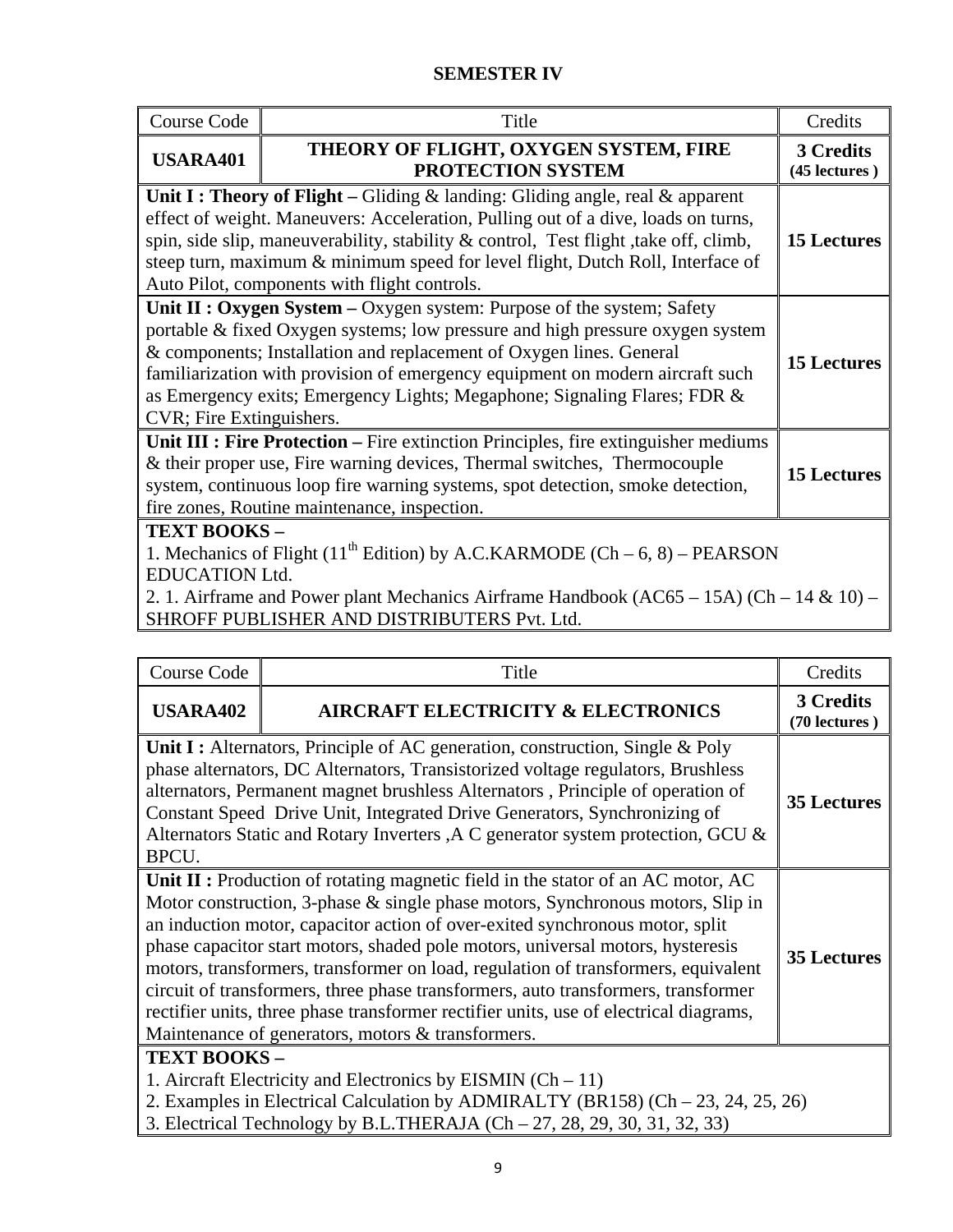| Course Code                                                                                                                                                                                                                                                                                                                                                                                                                                                                                                                                                                                                                                                                                                                                                                                                                                                                                                                                                                                                                                                                                                                                                                                                                                                                 | Title                      | Credits                    |  |  |
|-----------------------------------------------------------------------------------------------------------------------------------------------------------------------------------------------------------------------------------------------------------------------------------------------------------------------------------------------------------------------------------------------------------------------------------------------------------------------------------------------------------------------------------------------------------------------------------------------------------------------------------------------------------------------------------------------------------------------------------------------------------------------------------------------------------------------------------------------------------------------------------------------------------------------------------------------------------------------------------------------------------------------------------------------------------------------------------------------------------------------------------------------------------------------------------------------------------------------------------------------------------------------------|----------------------------|----------------------------|--|--|
| <b>USARA403</b>                                                                                                                                                                                                                                                                                                                                                                                                                                                                                                                                                                                                                                                                                                                                                                                                                                                                                                                                                                                                                                                                                                                                                                                                                                                             | <b>DIGITAL ELECTRONICS</b> | 3 Credits<br>(70 lectures) |  |  |
| Unit I: Processing Circuits:-Demultiplexer use as decoder, 1to 16 decoder, BCD<br>to decimal decoder, seven segment decoder, Encoders. Exclusive OR gate & its<br>use as parity generator & checker. Memories ROM, PROM, EPROM, EEPROMS,<br>Programmable Array logic devices. Registers: - Introduction & types. Registers,<br>serial in-serial out, serial in- parallel out, parallel in-serial out, parallel in-parallel<br>out types. Basic functioning of types, applications of shift registers. Counters:-<br>Functioning of counters, types of counters synchronous and asynchronous<br>counters. Working principles, UP, DN, UPDN counters, Decoding gates, Decade<br>Counters, Changing of counter modulus, Preset table counters, and counter<br>applications. D/A & A/D conversion: - Variable resistor networks, binary ladders<br>networks, D/A converter, D/A accuracy & Resolution, A to D conversion<br>methods-simultaneous conversion, counter method, continuous A to D<br>conversion, Dual Slope AD conversion accuracy & Resolution. Memory: - Basic<br>terms, types of memory–Magnetic & optical, semi conductor. Memory<br>addressing, volatile, non volatile static & dynamic RAMS. Primary & secondary<br>storage devices used in digital systems. |                            |                            |  |  |
| <b>TEXT BOOKS</b>                                                                                                                                                                                                                                                                                                                                                                                                                                                                                                                                                                                                                                                                                                                                                                                                                                                                                                                                                                                                                                                                                                                                                                                                                                                           |                            |                            |  |  |

1. Digital Principles and Applications by DONALD P. LEACH, ALBERTPAUL MALVINO, GOUTAM SAHA (Ch –4,9,10,12, &13) – TATA McGRAW HILL COMPANIES

| Course Code                                                                                                                                                                                                                                                                                                                                                                                                                                                                                        | Title                               | Credits                    |  |  |  |
|----------------------------------------------------------------------------------------------------------------------------------------------------------------------------------------------------------------------------------------------------------------------------------------------------------------------------------------------------------------------------------------------------------------------------------------------------------------------------------------------------|-------------------------------------|----------------------------|--|--|--|
| <b>USARA404</b>                                                                                                                                                                                                                                                                                                                                                                                                                                                                                    | <b>AIRCRAFT RADIO COMMUNICATION</b> | 3 Credits<br>(70 lectures) |  |  |  |
| Unit I: Radio Communication; Basic Principles; Receivers & Transmitters;<br>Antenna; Microphone; Power supply; Interphone; HF and VHF systems;<br>Installation of Units on aircraft; Inspection and checks on aircraft. Electronic<br><b>70 Lectures</b><br>Navigation equipment; Automatic Direction finding system; Principles;<br>equipment & Maintenance; visual omni range and Instruments Landing systems;<br>operating principles; components and functions operation of DME, Doppler, ELT. |                                     |                            |  |  |  |
| <b>TEXT BOOKS -</b>                                                                                                                                                                                                                                                                                                                                                                                                                                                                                |                                     |                            |  |  |  |

1. Aircraft Radio Systems JAMES POWELL (Ch–1, 2, 3, 4, 5, 7, 10)–STERLING BOOKHOUSE

| Course Code                                                                                                                                                                                                                                                                                                                                                                                  | Title                             | Credits                    |  |  |
|----------------------------------------------------------------------------------------------------------------------------------------------------------------------------------------------------------------------------------------------------------------------------------------------------------------------------------------------------------------------------------------------|-----------------------------------|----------------------------|--|--|
| <b>USARA405</b>                                                                                                                                                                                                                                                                                                                                                                              | <b>AIRCRAFT INSTRUMENT SYSTEM</b> | 3 Credits<br>(70 lectures) |  |  |
| Unit I: Principles of flight, Servomechanism & automatic control fundamentals,<br>Sensing of attitude changes, Command signal detection, Command Signal<br>Processing, Outer Loop Control, Conversion of command signal to Powered<br><b>70 Lectures</b><br>Control, Flight director & integrated flight control system, Automatic landing;<br>Flux gate system; Inertial Navigation systems |                                   |                            |  |  |
| TEXT BOOKS-<br>1. Automatic Flight Controls (4 <sup>th</sup> Edition) by E.H.J PALLET (Ch – 1, 2, 3, 4, 5, 6, 7, 8, 9, 10 &<br>11) - BLACKWELL PUBLISHING                                                                                                                                                                                                                                    |                                   |                            |  |  |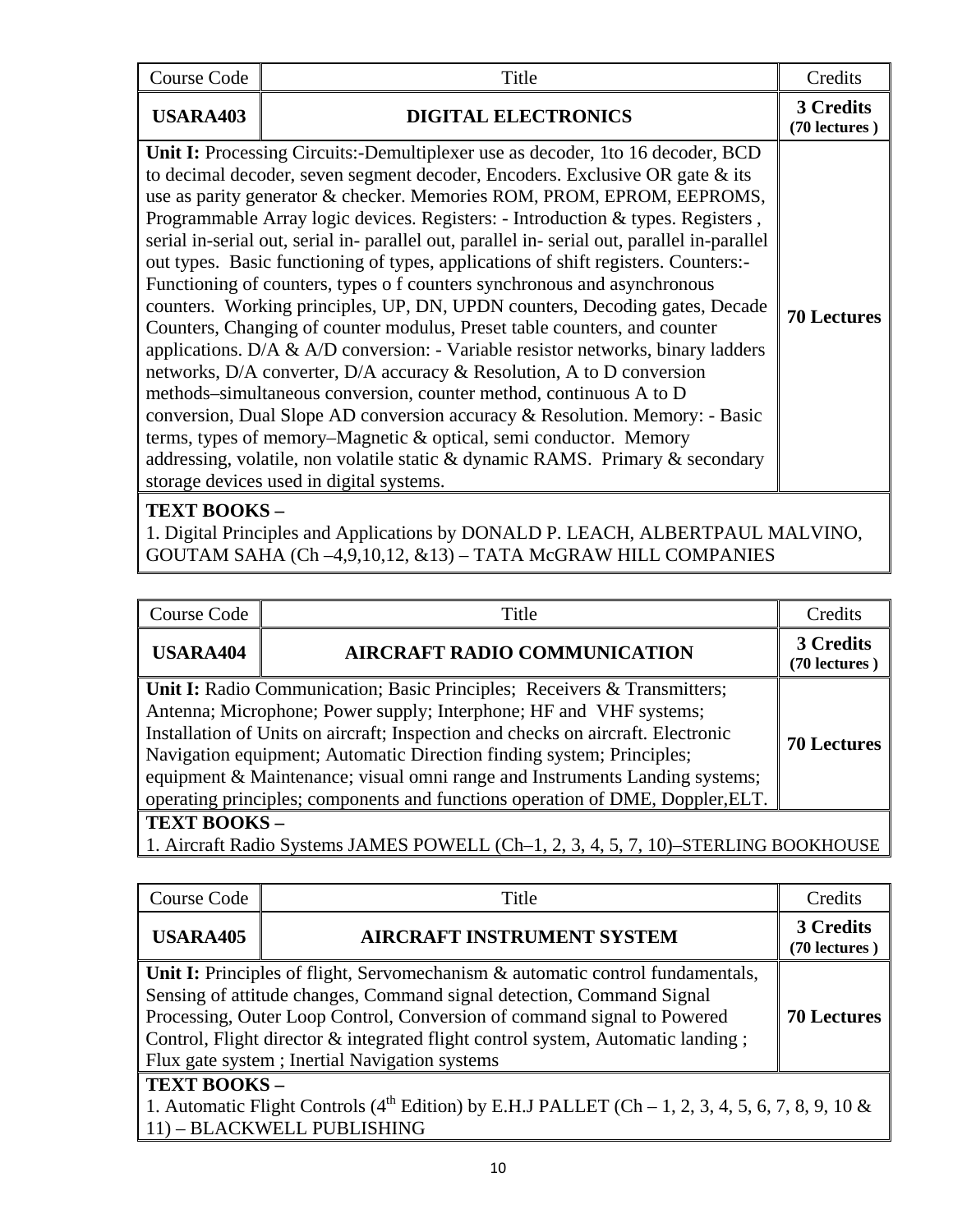| Course Code                                                                                                                                                                                                                                                                                                                                                                                             | Title                                                                                        | Credits                    |  |  |
|---------------------------------------------------------------------------------------------------------------------------------------------------------------------------------------------------------------------------------------------------------------------------------------------------------------------------------------------------------------------------------------------------------|----------------------------------------------------------------------------------------------|----------------------------|--|--|
| <b>USARAP401</b>                                                                                                                                                                                                                                                                                                                                                                                        | • THEORY OF FLIGHT, OXYGEN SYSTEM, FIRE<br>PROTECTION SYSTEM<br>• AIRCRAFT INSTRUMENT SYSTEM | 2 Credits<br>(60 lectures) |  |  |
| Unit I: Theory of Flight – Make a flying model of a glider and means to run it<br>on ground and lift it up; Make remote controls on the model to change the<br>gliding angle, speed and altitude.                                                                                                                                                                                                       |                                                                                              |                            |  |  |
| Unit II: Oxygen System-Draw PIE-CHART to indicate the percentage of oxygen<br>and other gases in the atmosphere; Show in an aircraft model the different<br>sources of oxygen available on aircraft; Procedure to charge the oxygen bottle<br>with the use of high pressure regulator; Locate and find the function of<br>Emergency Lights, Megaphone, Signaling Flares, FDR & CVR, Fire Extinguishers. |                                                                                              |                            |  |  |
| Unit III: Fire Protection – Show type and location of fire extinguishers on<br>aircraft; Make models of different types of fire detecting devices an aircraft -<br>Thermal switches, Thermocouple, Smoke detectors, Continuous lop system.                                                                                                                                                              |                                                                                              |                            |  |  |
| <b>UNIT IV: Aircraft Instrument system - Practice of connecting primary control</b><br>surfaces to control column through the linkages and their operation; Operation of<br>primary control surfaces as per Autopilot system.                                                                                                                                                                           |                                                                                              |                            |  |  |

| <b>Course Code</b>                                                                                                                                                                                                                                                                                                                                                                                                                                                                                                                                                                                                                                                                                        | Title                                                                                                    | Credits                    |  |
|-----------------------------------------------------------------------------------------------------------------------------------------------------------------------------------------------------------------------------------------------------------------------------------------------------------------------------------------------------------------------------------------------------------------------------------------------------------------------------------------------------------------------------------------------------------------------------------------------------------------------------------------------------------------------------------------------------------|----------------------------------------------------------------------------------------------------------|----------------------------|--|
| <b>USARAP402</b>                                                                                                                                                                                                                                                                                                                                                                                                                                                                                                                                                                                                                                                                                          | • AIRCRAFT ELECTRICITY & ELCTRONICS<br><b>DIGITAL ELECTRONICS</b><br><b>AIRCRAFT RADIO COMMUNICATION</b> | 3 Credits<br>(90 lectures) |  |
| Unit I: Practical in single phase and poly phase ; Practical on dismantling of DC<br>alternators and finding the location of the diodes in a DC alternator; Practical on<br>how a transistorized voltage regulator works; Practical an identifying the parts of<br>a transistorized voltage regulator; Practical an identifying the parts and location<br>of a rotary / Static inverters ; Practical on various types of protection circuits of<br>AC generator system such as BPCU of GCU.                                                                                                                                                                                                               |                                                                                                          |                            |  |
| Unit II: Practical on construction of A.C. Generator; Practical explanation of<br>principle on which the slip rings functions; Practical on dismantling of an A.C.<br>motor; Identification of parts of A.C. Motor and re assembling the same;<br>Practical on the purpose of a capacitor in a single phase Induction motor;<br>Practical on reversing the direction of rotation; Practical on shaded pole motors;<br>Practical on the construction of a transformer both single phase and three phase;<br>Checking the transformer for serviceability such as Input, Output and insulation<br>etc ; Maintenance of A.C. Generators such as checking insulation, output<br>voltage, bearing changing etc. |                                                                                                          |                            |  |
| Unit III: Study the operation of shift register; Study operation of BCD to<br>decimal decoder; Operation of a BCD 7 segment decoder driver and LED<br>display; Operation and characteristics a counter; Study of microprocessor<br>operation.                                                                                                                                                                                                                                                                                                                                                                                                                                                             |                                                                                                          |                            |  |
| Unit IV: Study of operation of Microphone ; Study of full wave & Bridge<br>rectifier power supply operation ; Familiarization of communication system VHF<br>& its components & test; Familiarization of HF system and its components $\&$<br>tests; Familiarization of automatic direction finding system component & test;<br>Familiarization of ILS components & tests.                                                                                                                                                                                                                                                                                                                                |                                                                                                          |                            |  |